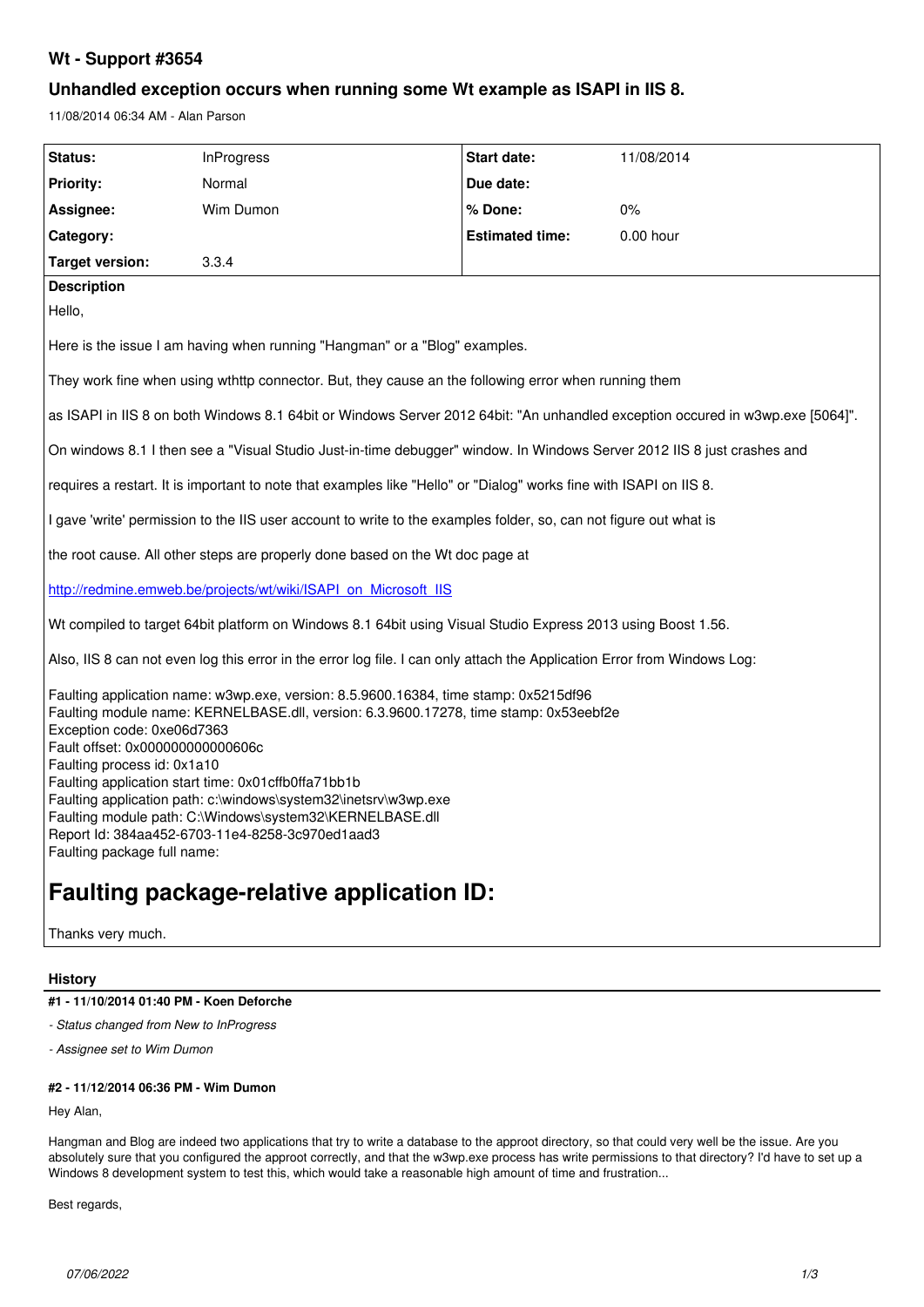#### Wim.

### **#3 - 11/13/2014 05:13 AM - Alan Parson**

Hello Wim,

I found this very similar problem at:

<http://stackoverflow.com/questions/5437723/iis-apppoolidentity-and-file-system-write-access-permissions>

but still could not understand what else I should do in addition to giving IIS\_IUSERS

a 'write' permission to the folder. I don't want you to spend your time on this as I am probably missing something

here. I will try to play with this a bit on my own.

Thanks for help!

### **#4 - 11/13/2014 12:28 PM - Wim Dumon**

Hey Alan,

I must admit that I never fully researched this, I believe I made the folder full-access for anything. Interesting post on stackoverflow, seems to provide useful information.

Best regards,

Wim.

#### **#5 - 01/20/2015 05:34 AM - Alan Parson**

Hello there,

Unfortunately, I was not able to tackle the reported problem. I even had to close my Windows hosting

account as I could not move on with using ISAPI in IIS 8 on Windows Server 2012 R2.

I wonder, is there any alternative Web server solution for Windows platform that would work with Wt framework?

I would love to keep Windows Server 2012 R2 for my future solutions based on Wt.

Please advise.

Thank you.

### **#6 - 01/22/2015 01:37 PM - Wim Dumon**

I'd recommend to configure IIS as a reverse proxy for a wthttpd that listens on the localhost address (127.0.0.1). I think that's a much easier approach to configure than the ISAPI connector.

Best regards,

Wim.

# **#7 - 01/24/2015 03:07 AM - Alan Parson**

Thanks very much, Wim.

I will try this option.

Regards.

#### **#8 - 02/27/2016 04:11 AM - Robert Tomek**

This issue is still here. The documentation should state that the isapi plugin only works for IIS 6 or something.

What's interesting is that when I run my isapi plugin w/dbo (and Auth::AuthWidget) it will create a brand new sqlite database, but when it tries to register a new user it will crash. The db-journal file will be created and still exists after the crash, but the database does not get updated. If I use a previously created database, it will crash upon trying to login as well. My assumption is that there is an issue with modifying files, but not with reading or writing new ones.

#### **#9 - 03/04/2016 03:21 PM - Wim Dumon**

I'm not convinced the ISAPI plugin doesn't work with IIS 8. This really seems like an access rights issue. There's nothing related to IIS in the code for